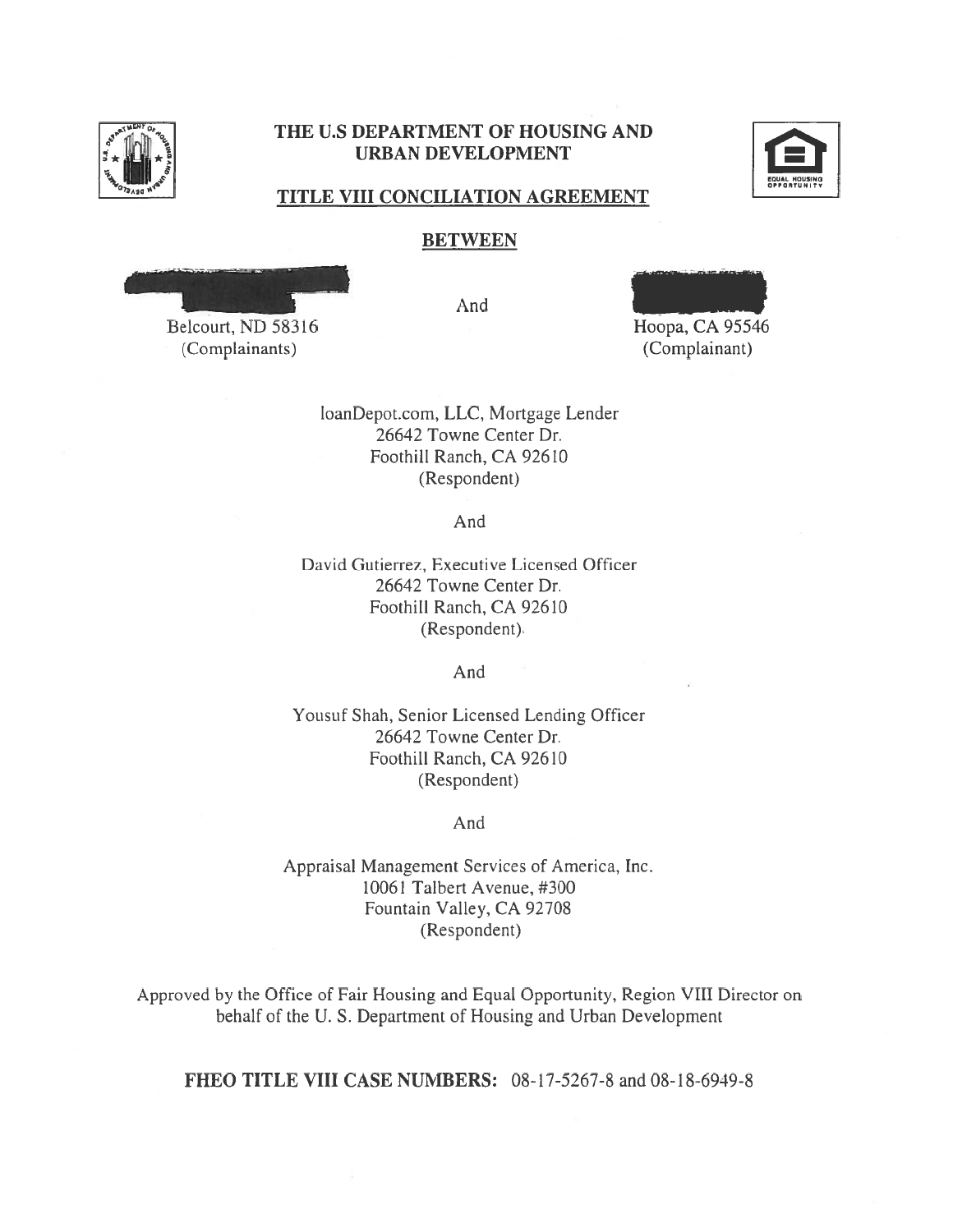## A. PARTIES A. PARTIES

## Complainants: Complainants:

Complainants A:111111111111111.11111111.111. Complainants A:

Complainant B:

## Respondents: Respondents:

• Respondent loanDepot.com, LLC, Mortgage Lender Respondent loanDepotcom, LLC, Mortgage Lender

Respondent David Gutierrez, Executive Licensed Officer

Respondent Yousuf Shah, Senior Licensed Lending Officer Respondent Yousuf Shah, Senior Licensed Lending Officer

Respondent Appraisal Management Services of America, Inc., Appraisal Company Respondent Appraisal Management Services of America, Inc., Appraisal Company

The subject property for Complainants A is a single-family home located at 41111111111.10 Belcourt, ND 58316. - Belcourt, ND 58316.

Belcourt, ND 38310.<br>The subject property for Complainant B is a single-family home located at Hoopa, CA 95546.

## B. BACKGROUND B. BACKGROUND

Respodent loanDepot.com, LLC ("Respondent loanDepot") is a is a leading technologyenabled U.S. consumer lending platform headquartered in Foothill Ranch, California, offering residential real-estate mortgage loans and consumer loans. Respondent loanDepot offering residential real-estate mortgage loans and consumer loans. Respondent loanDepot holds licenses as FHA Non-Supervised Lender, FHA Direct Lender, VA Approved Lender and USDA Approved Lender. Respondent loanDepot is a licensed mortgage lender in every and USDA Approved Lender. Respondent loanDepot is a licensed mortgage lender in every state. Respondent loanDepot is the nation's fifth largest retail mortgage originator, and the state. Respondent loanDepot is the nation's fifth largest retail mortgage originator, and the second largest non-bank consumer lender. Respondent loanDepot employs approximately second largest non-bank consumer lender. Respondent loanDepot employs approximately 5400 lending professionals across the country including 1,700 licensed loan officers and it 5400 lending professionals across the country including 1,700 licensed loan officers and it operates 180 local loan locations nationwide. Respondent loanDepot is the nation's second operates 180 local loan locations nationwide. Respondent loanDepot is the nation's second largest direct-to-consumer non-bank originator by annual funded loan amount and has largest direct-to-consumer non-bank originator by annual funded loan amount and has facilitated over \$50 billion in total funding since inception. As of September 2016, facilitated over \$50 billion in total funding since inception. As of September 2016, Respondent loanDepot had total assets of \$2.08 billion. Respondent loanDepot had total assets of \$2.08 billion.

Complainants A filed a complaint on February 27, 2017, with the U.S. Department of Complainants A filed a complaint on February 27, 2017, with the U.S. Department of Housing and Urban Development ("the Department") alleging they were injured by Housing and Urban Development ("the Department') alleging they were injured by discriminatory acts of Respondent loanDepot and Respondent David Gutierrez, Executive discriminatory acts of Respondent loanDepot and Respondent David Gutierrez. Execcitive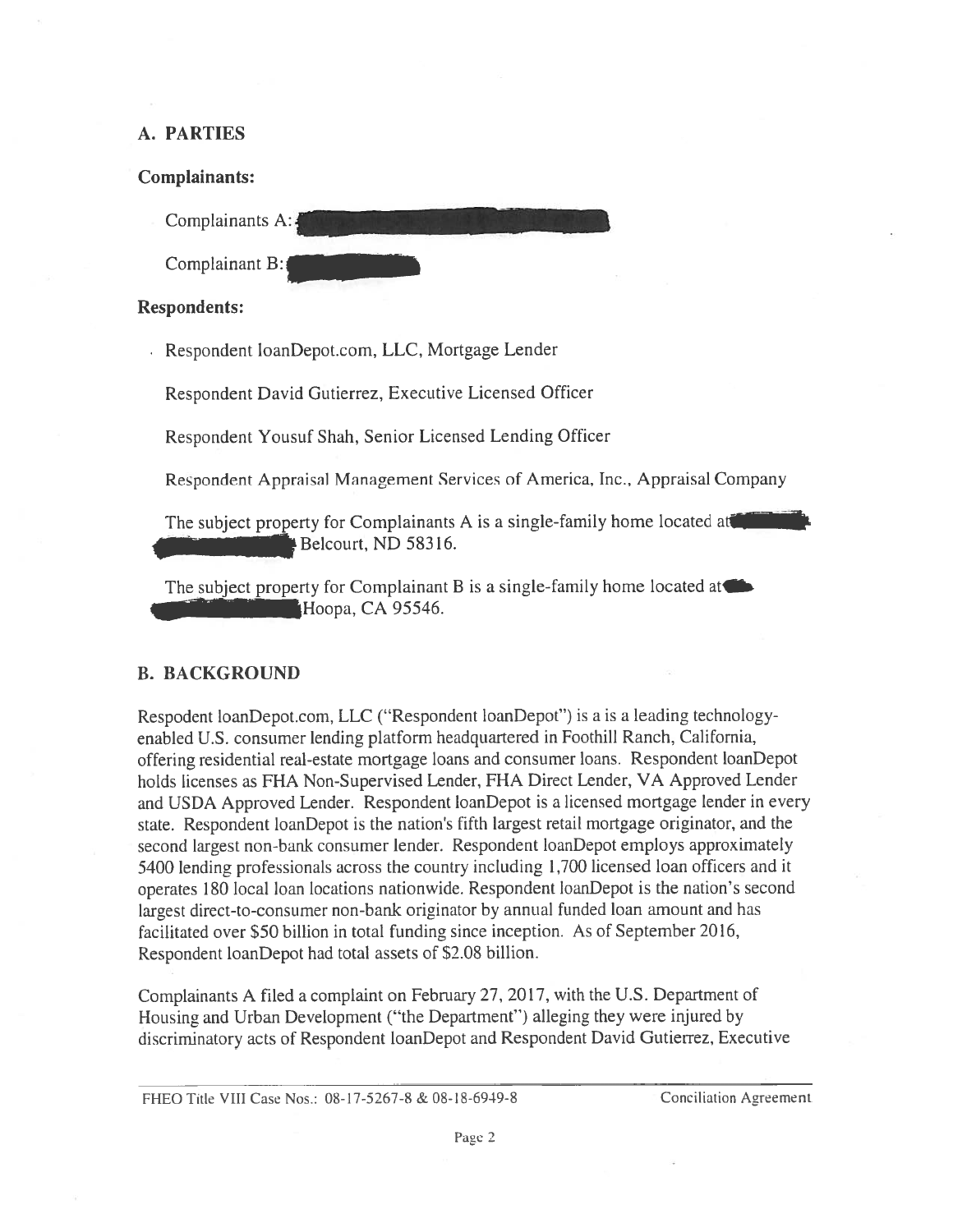Licensed Officer and employee of Respondent loanDepot on the basis of their race, Licensed Officer and employee of Respondent loanDepot on the basis of their race, American Indian. Complainants A later amended the complaint to add as a Respondent American Indian. Complainants A later amended the complaint to add as a Respondent Appraisal Management Services of America, Inc., ("Respondent AMSA") the home Appraisal Management Services of America, Inc., ("Respondent AMSA") the home appraisal company that communicated to Respondent loanDepot it would not conduct an appraisal company that communicated to Respondent loanDepot it would not conduct an appraisal of Complainants A's residence because it was located on an Indian Reservation. appraisal of Complainants A's residence because it was located on an Indian Reservation.

Complainant B filed a complaint on November 13, 2017, with the Department alleging he Complainant B filed a complaint on November 13, 2017, with the Department alleging he was injured by discriminatory acts of Respondent loanDepot because of his race, American was injured by discriminatory acts of Respondent loanDepot becacise of his race, American Indian. Indian.

The alleged discriminatory actions in both complaints are similar. The Complainants owned The alleged discriminatory actions in both complaints are similar. The Complainants owned their homes on American Indian Reservations in fee simple. They applied to refinance their their homes on American Indian Reservations in fee simple. They applied to refinance their primary residences with fixed-rate mortgage loans from Respondent loanDepot. primary residences with fixed-rate mortgage loans from Respondent loanDepot. Respondent loanDepot processed the loan applications in the normal course of business Respondent loanDepot processed the loan applications in the normal course of business until Respondent loanDepot closed the loan application files because the homes were until Respondent loanDepot closed the loan application files because the homes were located on an American Indian Reservation. In the case of Complainants A, Respondent located on an American Indian Reservation. In the case of Complainants A, Respondent Appraisal Management Services of America, Inc. informed Respondent loanDepot it Appraisal Management Services of America, Inc. informed Respondent loanDepot it could not obtain and provide to Respondent loanDepot an appraisal because home was on could not obtain and provide to Respondent loanDepot an appraisal because home was on "Indian land." "Indian land."

Complainants allege Respondents violated sections 804(b), 804(c), and 805(a) of the Fair Housing Act as amended in 1988, 42 U.S.C. 3601 et seq. ("the Act"), on the basis of race, Housing Act as amended in 1988, 42 U.S.C. 3601 et seq. ("the Act"), on the basis of race, American Indian, by subjecting Complainants to discrimination in the making of loans, American Indian, by subjecting Complainants to discrimination in the making of loans, including discrimination in the terms, conditions, and privileges of financing of a dwelling, including discrimination in the terms, conditions, and privileges of financing of a dwelling, and by making discriminatory statements, with respect to the financing of a dwelling, that and by making discriminatory statements, with respect to the financing of a dwelling, that indicate a preference, limitation or discrimination based on race. indicate a preference, limitation or discrimination based on race.

Respondents deny having intentionally discriminated against Complainants, but agree to Respondents deny having intentionally discriminated against Complainants, but agree to settle the claims in the underlying actions by entering into this Conciliation Agreement settle the claims in the underlying actions by entering into this Conciliation Agreement (hereinafter "Agreement"). Respondent loanDepot asserts it regularly makes credit (hereinafter "Agreement"). Respondent loanDepot asserts it regularly makes credit available on American Indian Reservations in the normal course of business, but intends, available on American Indian Reservations in the normal course of business, but intends, in part through operation of this Conciliation Agreement, to expand its lending on in part through operation of this Conciliation Agreement, to expand its lending on American Indian Reservations by expending significant resources to provide and loan American Indian Reservations by expending significant resources to provide and loan subsidies to qualified borrowers on American Indian Reservations, as well as robust subsidies to qualified borrowers on American Indian Reservations, as well as robust financial support to community groups that support American Indian consumers.

It is understood by all parties that this Agreement does not constitute an admission by It is understood by all parties that this Agreement does not constitute an admission by Respondents of any violation of the Fair Housing Act. Respondents of any violation of the Fair Housing Act.

## C. TERM OF AGREEMENT C. TERM OF AGREEMENT

1. This Agreement shall govern the conduct of the parties to it for a period of three (3) years from the effective date of the Agreement. (3) years from the effective date of the Agreement.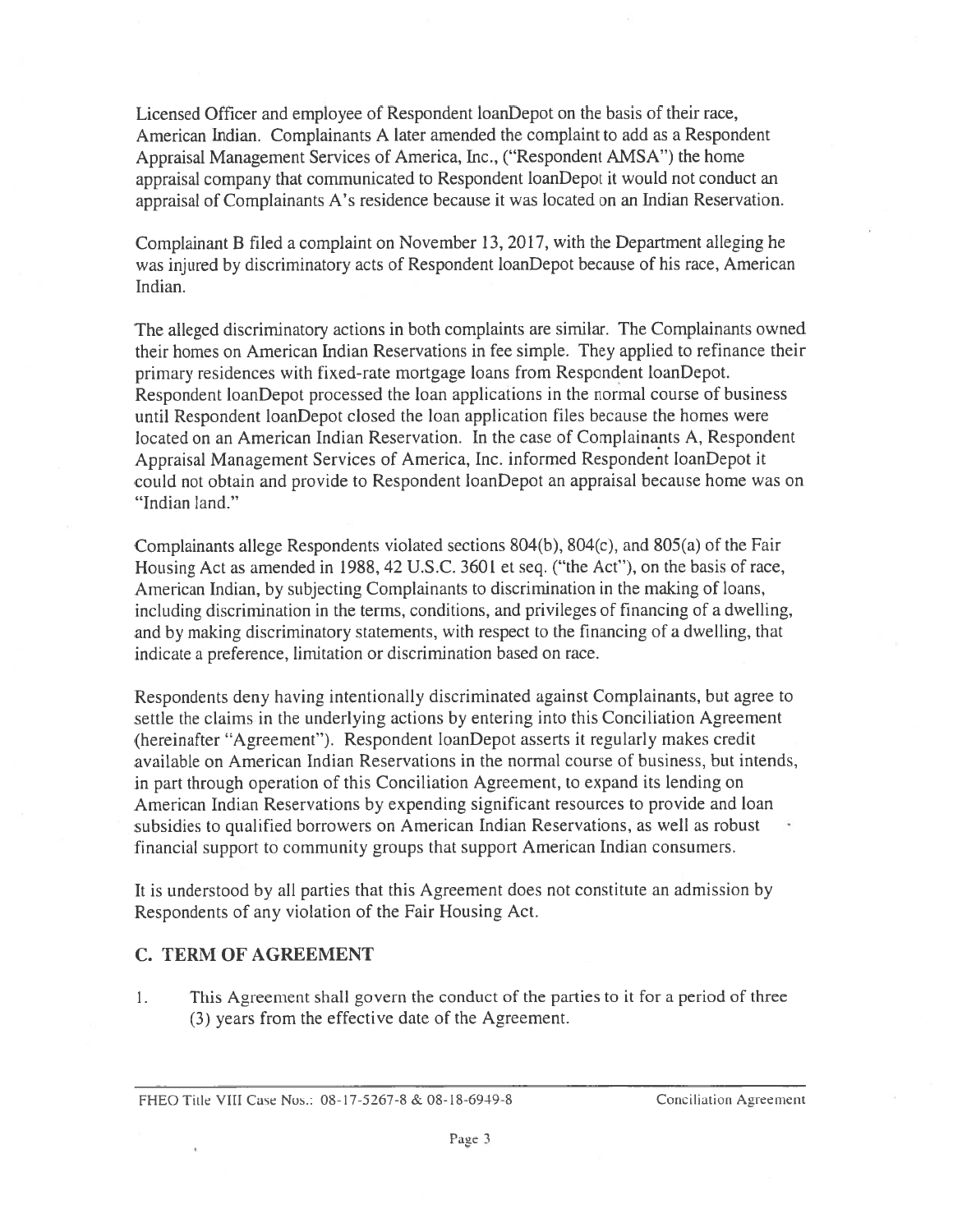## D. EFFECTIVE DATE D. EFFECTIVE DATE

- 2. The parties expressly agree that this Agreement constitutes neither a binding contract 2. The parties expressly agree that this Agreement constitutes neither a binding contract under state or federal law nor an Agreement pursuant to the Act, unless and until under state or federal law nor an Agreement pursuant to the Act, unless and until such time as it is approved by the Department, through the Director, Office of Fair Housing and Equal Opportunity ("FHEO") or his or her designee. Housing and Equal Opportunity ("FHEO") or his or her designee.
- 3. This Agreement shall become effective on the date on which it is approved by the 3. This Agreement shall become effective on the date on which it is approved by the FHEO Region VIII Director or his or her designee.

## E. GENERAL PROVISIONS E. GENERAL PROVISIONS

- 4. The parties acknowledge that this Agreement is a voluntary and full settlement of 4. The parties acknowledge that this Agreement is a voluntary and full settlement of the disputed complaints. The parties affirm that they have read and fully the disputed complaints. The parties affirm that they have read and fully understand the terms set forth herein. No party has been coerced, intimidated, understand the terms set forth herein. No party has been coerced, intimidated, threatened or in any way forced to become a party to this Agreement. threatened or in any way forced to become a party to this Agreement.
- 5. It is understood that Respondents deny any violation of law and that this Agreement 5. It is understood that Respondents deny any violation of law and that this Agreement does not constitute an admission by Respondents or evidence of a determination by does not constitute an admission by Respondents or evidence of a determination by the Department of any violation of the Act. the Department of any violation of the Act.
- 6. Respondents acknowledge that they have an affirmative duty not to discriminate 6. Respondents acknowledge that they have an affirmative duty not to discriminate under the Act, and that it is unlawful to retaliate against Complainants or any person under the Act, and that it is unlawful to retaliate against Complainants or any person because that person has made a complaint, testified, assisted or participated in any because that person has made a complaint, testified, assisted or participated in any manner in this proceeding under the Act. Respondents further acknowledge that any manner in this proceeding under the Act, Respondents further acknowledge that any subsequent retaliation or discrimination constitutes both a material breach of this subsequent retaliation or discrimination constitutes both a material breach of this Agreement and a statutory violation of the Act. Agreement and a statutory violation of the Act.
- 7. This Agreement, after it has been approved by the FHEO Region VIII Director or 7. This Agreement, after it has been approved by the FHEO Region VIII Director or his or her designee, is binding upon Respondents, their employees, heirs, successors and assigns and all others in active concert with Respondents in the successors and assigns and all others in active concert with Respondents in the ownership and operation of Respondents' businesses.
- 8. It is understood that, pursuant to Section 810(b)(4) of the Act, upon approval of this 8. It is understood that, pursuant to Section 8lO(b)(4) of the Act, upon approval of this Agreement by the FHEO Region VIII Director or his or her designee, it is a public Agreement by the FHEO Region VIII Director or his or her designee, it is a public document.
- 9. This Agreement does not in any way limit or restrict the Department's authority to 9. This Agreement does not in any way limit or restrict the Department's authority to investigate any other complaint involving the Respondents made pursuant to the investigate any other complaint involving the Respondents made pursuant to the Act or any other complaint within the Department's jurisdiction.
- 10. No amendment to, modification of, or waiver of any provisions of this Agreement 10. No amendment to, modification of, or waiver of any provisions of this Agreement shall be effective unless: (a) all signatories or their successors to the Agreement agree in writing to the amendment, modification or waiver; (b) the amendment, agree in writing to the amendment, modification or waiver; (b) the amendment,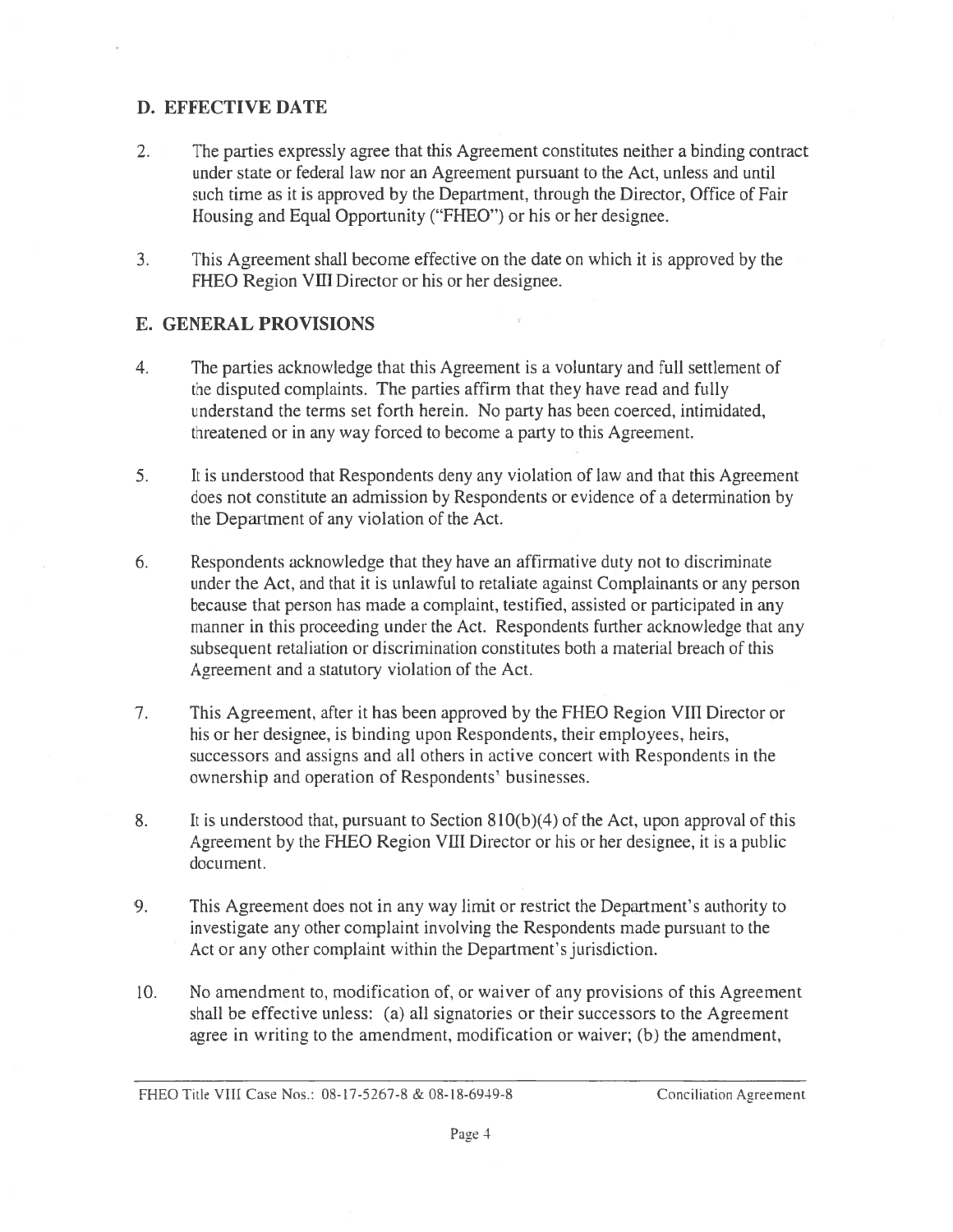modification or waiver is in writing; and (c) the amendment, modification or modification or waiver is in writing; and (c) the amendment, modification or waiver is approved and signed by the FHEO Region VIII Director or his or her designee. designee.

- 11. The parties agree that the execution of this Agreement may be accomplished by 11. The parties agree that the execution of this Agreement may be accomplished by separate execution of consents to this Agreement, and that the original executed separate execution of consents to this Agreement, and that the original executed signature pages attached to the body of the Agreement constitute one document. signature pages attached to the body of the Agreement constitute one document.
- 12. Complainants forever waive, release, and covenant not to sue the Department or 12. Complainants forever waive, release, and covenant not to sue the Department or the Respondents, their heirs, executors, assigns, agents, employees and attorneys the Respondents, their heirs, executors, assigns, agents, employees and attorneys with regard to any and all claims, damages and injuries of whatever nature, with regard to any and all claims, damages and injuries of whatever nature, whether presently known or unknown, arising out of the subject matter of FHEO whether presently known or unknown, arising out of the subject matter of FHEO Title VIII Case Numbers 08-17-5267-8 and 08-18-6949-8 or which could have Title VIII Case Numbers 08-17-5267-8 and 08-18-6949-8 or which could have been filed in any action or suit arising from said subject matter. been filed in any action or suit arising from said subject matter.
- 13. Respondents hereby forever waive, release, and covenant not to sue the 13. Respondents hereby forever waive, retease, and covenant not to sue the Department or the Complainants, their successors, assigns, agents, officers, board Department or the Complainants, their successors, assigns, agents, officers, board members, employees and attorneys with regard to any and all claims, damages members, employees and attorneys with regard to any and all claims, damages and injuries of whatever nature whether presently known or unknown, arising out and injuries of whatever nature whether presently known or unknown, arising out of the subject matter of FHEO Title VIII Cases Numbers 08-17-5267-8 and 08- of the subject matter of FHEO Title VIII Cases Numbers 08-17-5267-8 and 08- 18-6949-8 or which could have been filed in any action or suit arising from said 18-6949-8 or which could have been filed in any action or suit arising from said subject matter. subject matter.
- 14. This Agreement memorializes and constitutes the entire agreement and 14. This Agreement memorializes and constitutes the entire agreement and understanding between the parties and supersedes and replaces all prior tinderstanding between the parties and supersedes and replaces all prior negotiations, proposed agreements and agreements between the parties, whether negotiations, proposed agreements and agreements between the parties, whether written or unwritten. The parties acknowledge that no person or entity, nor an written or unwritten. The parties acknowledge that no person or entity, nor an agent or attorney of any person or entity, has made any promises, representations, agent or attorney of any person or entity, has made any promises, representations, or warranties whatsoever, express or implied, which are not expressly contained or warranties whatsoever, express or implied, which are not expressly contained in this Agreement, and the parties further acknowledge that they have not in this Agreement, and the parties further acknowledge that they have not executed this Agreement in reliance upon any collateral promise, representation, executed this Agreement in reliance upon any collateral promise, representation, warranty, or in reliance upon any belief as to any fact or matter not expressly warranty, or in reLiance upon any belief as to any fact or matter not expressly recited in this Agreement.
- 15. The individual(s) signing on behalf of Respondents hereby represent that they 15. The individual(s) signing on behalf of Respondents hereby represent that they have authority to sign for Respondents and that their signature(s) will bind have authority to sign for Respondents and that their signature(s) will bind Respondents. Respondents.

#### F. RELIEF FOR COMPLAINANTS F. RELIEF FOR COMPLAINANTS

16. Respondent loanDepot agrees to pay Complainants A, by certified or cashier's check made out to  $\sim$   $\mu$ , the amount of thirty thousand dollars (\$30,000) (Complainants A Settlement Check). (Complainants A Settlement Check).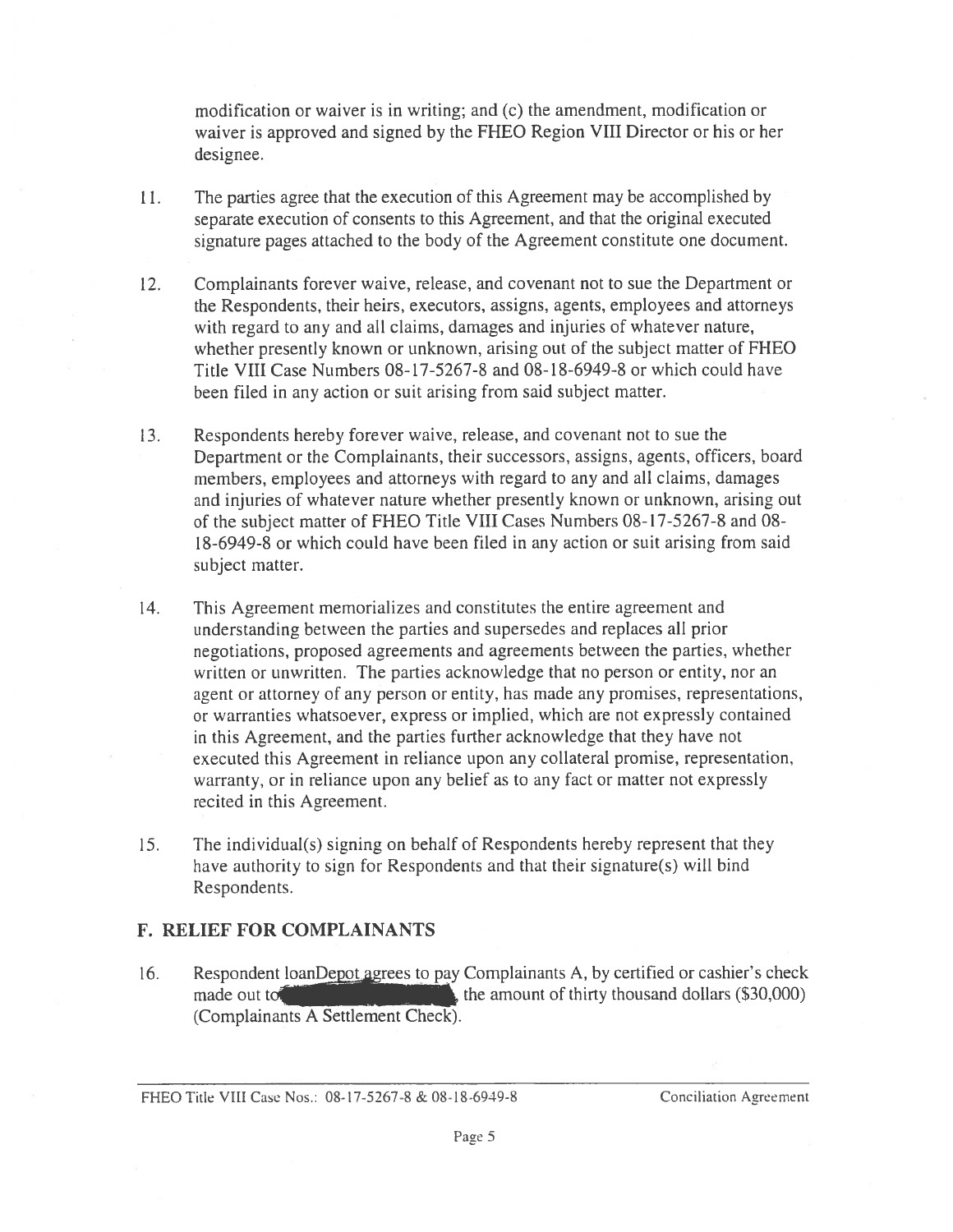After execution of this Agreement, but prior to the delivery of the Complainants A Settlement Check, both agree to agree to provide a completed Internal Revenue Service (IRS) form W-9 to counsel for provide a completed Internal Revenue Service (IRS) form W-9 to counsel for Respondent loanDepot. Respondent loanDepot shall issue Complainants A an Respondent loanDepot. Respondent toanDepot shall issue Complainants A an IRS form 1099 for the amount of the Complainants A Settlement Check, and IRS form 1099 for the amount of the Complainants A Settlement Check, and Respondent loanDepot and Complainants A understand and agree that Respondent loanDepot and Complainants A Linderstand and agree that Complainants A are responsible for any taxes that might be owed to the IRS or Complainants A are responsible for any taxes that might be owed to the IRS or other taxing authority for this amount.

The Complainants A Settlement Check shall be sent within ten (10) days of the later The Complainants A Settlement Check shall be sent within ten (10) days of the later of execution of this Agreement or receipt of a completed W-9 form. The Complainants A Settlement Check shall be sent via overnight delivery to the Complainants A at the following address: Complainants A at the following address:



Belcourt, ND 58316 Belcourt, ND 58316

The completed W-9 form shall be sent to counsel for the Respondent at: The completed W-9 form shall be sent to counsel for the Respondent at:

Buckley Sandler, LLP Buckley Sandier, LLP Attention: Michelle L. Rogers Attention: Michelle L. Rogers 1250 24th St. NW Suite 700 1250 24th St. NW Suite 700 Washington, DC 20037 Washington, DC 20037

Alternatively, the completed W-9 can also be sent to counsel for Respondent by: Alternatively, the completed W-9 can also be sent to counsel for Respondent by:

Email: mrogers@buckleysandler.com Email: mrogers@huckleysandler.com

Facsimile: (202) 349-8080 facsimile: (202) 349-8080

17. Respondent loanDepot agrees to pay, on behalf of and under the express direction 17. Respondent loanDepot agrees to pay, on behalf of and under the express direction of, Complainant B, by certified or cashier's check made out to  $\frac{1}{11}$  is the amount of thirty thousand dollars (\$30,000) (Complainant B Settlement Check). amount of thirty thousand dollars (\$30,000) (Complainant B Settlement Check). Respondent loanDepot agrees to pay, on behalf of and under the express direction<br>of, Complainant B, by certified or cashier's check made out to

After execution of this Agreement, but prior to the delivery of the Complainant B After execution of this Agreement, but prior to the delivery of the Complainant B Settlement Check, **and a complete in the settlement** (payee) agrees to provide a completed IRS form W-9 to counsel for Respondent. Respondent loanDepot shall issue form W-9 to counsel for Respondent. Respondent loanDepot shalt issue Complainant B an IRS form 1099 for the amount of the Complainant B Complainant B an IRS form 1099 for the amount of the Complainant B Settlement Check, and Respondent loanDepot and Complainant B understands Settlement Check, and Respondent loanDepot and Complainant B understands and agrees that payee is responsible for any taxes that might be owed to the IRS and agrees that payee is responsible for any taxes that might be owed to the IRS or other taxing authority for this amount. or other taxing authority for this amount.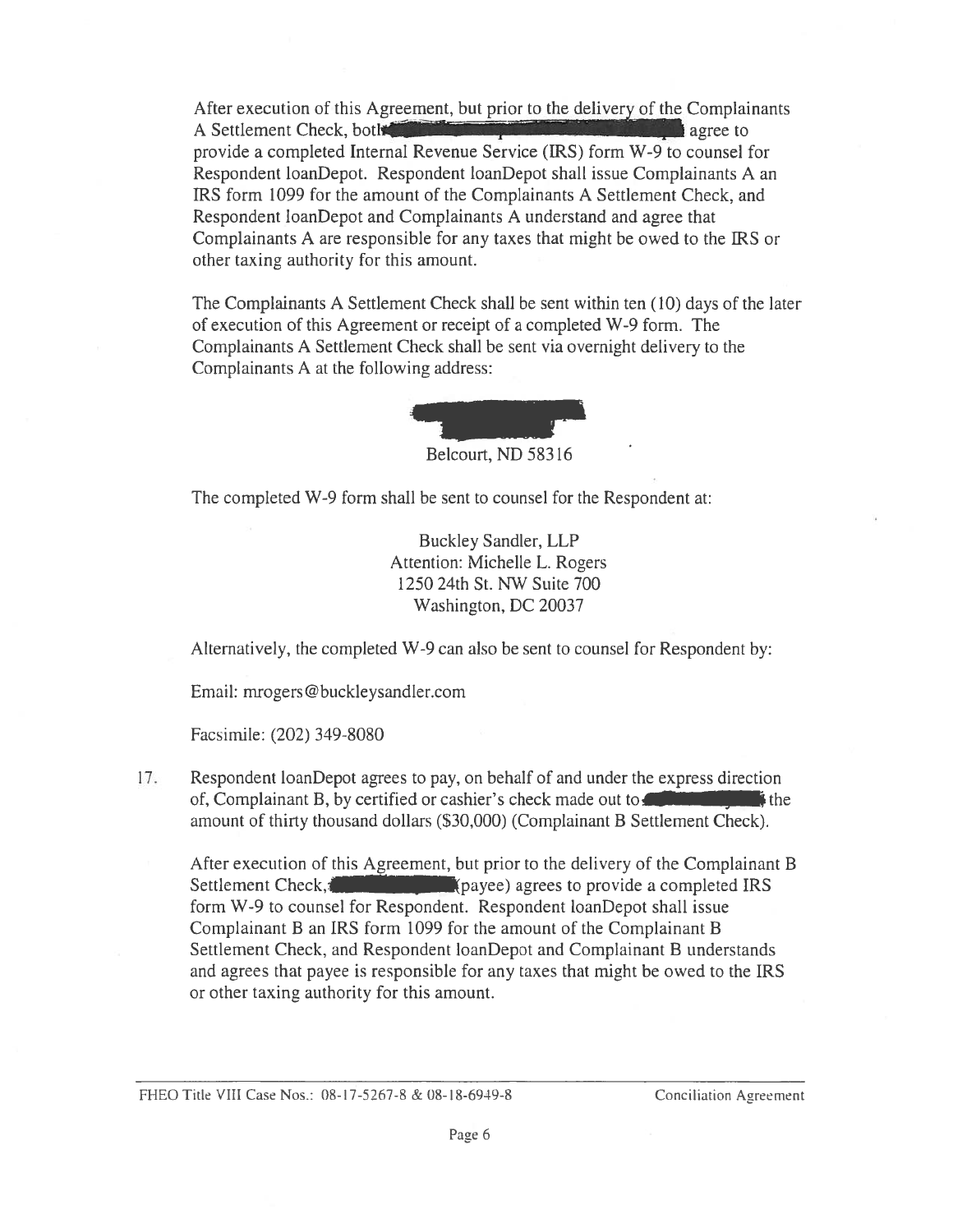The Complainant B Settlement Check shall be sent within ten (10) days of the later The Complainant B Settlement Check shall be sent within ten (10) days of the later of execution of this Agreement or receipt of a completed W-9 form. The Complainant B Settlement Check shall be sent via overnight delivery to the payee at Complainant B Settlement Check shall be sent via overnight delivery to the payee at the following address: the following address:



The completed W-9 form shall be sent to counsel for the Respondent at: The completed W-9 form shall be sent to counsel for the Respondent at:

Buckley Sandler, LLP Buckley Sandier, LLP Attention: Michelle L. Rogers Attention: Michelle L. Rogers 1250 24th St. NW Suite 700 1250 24th St. NW Suite 700 Washington, DC 20037 Washington, DC 20037

Alternatively, the completed W-9 can also be sent to counsel for Respondent by: Alternatively, the completed W-9 can also be sent to counsel for Respondent by:

Email: mrogers@buckleysandler.com Email: mrogers@buckleysandler.com

Facsimile: (202) 349-8080 Facsimile: (202) 349-8080

## G. RELIEF IN THE PUBLIC INTEREST G. RELIEF IN THE PUBLIC INTEREST

- 18. Respondent loanDepot agrees to take the actions set forth in this Section G and 18. Respondent loanDepot agrees to take the actions set forth in this Section G and will provide the Department with written certification that these requirements will provide the Department with written certification that these requirements have been met within thirty (30) days after each year beginning on the effective have been met within thirty (30) days after each year beginning on the effective date of the Agreement. The final report delivered under the Agreement will be date of the Agreement. The final report delivered under the Agreement will be made within thirty (30) days from the three-year anniversary of the effective date made within thirty (30) days from the three-year anniversary of the effective date of the Agreement. of the Agreement.
- 19. Upon request following said certification, Respondent loanDepot shall produce within thirty (30) days a detailed accounting of all funds disbursed and a list of within thirty (30) days a detailed accounting of all funds disbursed and a list of the loans containing a subsidy under the Agreement. the loans containing a subsidy under the Agreement.
- 20. Loan Subsidies: Respondent loanDepot shall pay a subsidy for closing cost assistance and appraiser access for qualified Respondent loanDepot applicants assistance and appraiser access for qualified Respondent loanDepot applicants seeking a mortgage loan for residences on American Indian Reservations where seeking a mortgage loan for residences on American Indian Reservations where the applicant owns the property in fee simple. For each application where it is the applicant owns the property in fee simple. For each application where it is determined that the property is located on an American Indian Reservation and determined that the property is located on an American Indian Reservation and owned in by the applicant in fee simple, Respondent loanDepot will forego its origination fees, pay the cost of the applicant's appraisal, and pay the cost of the origination fees, pay the cost of the applicant's appraisal, and pay the cost of the applicant's expenses related to title services and settlement. In addition, applicant's expenses related to title services and settlement. In addition, Respondent loanDepot will provide to the appraiser an incentive payment of Respondent loanDepot will provide to the appraiser an incentive payment of

FHEO Title VIII Case Nos.: 08-17-5267-8 & 08-18-6949-8 Conciliation Agreement FHEO Title VIII Case Nos.: 08-17-5267-8 & 08-18-6949-8 Conciliation Agreement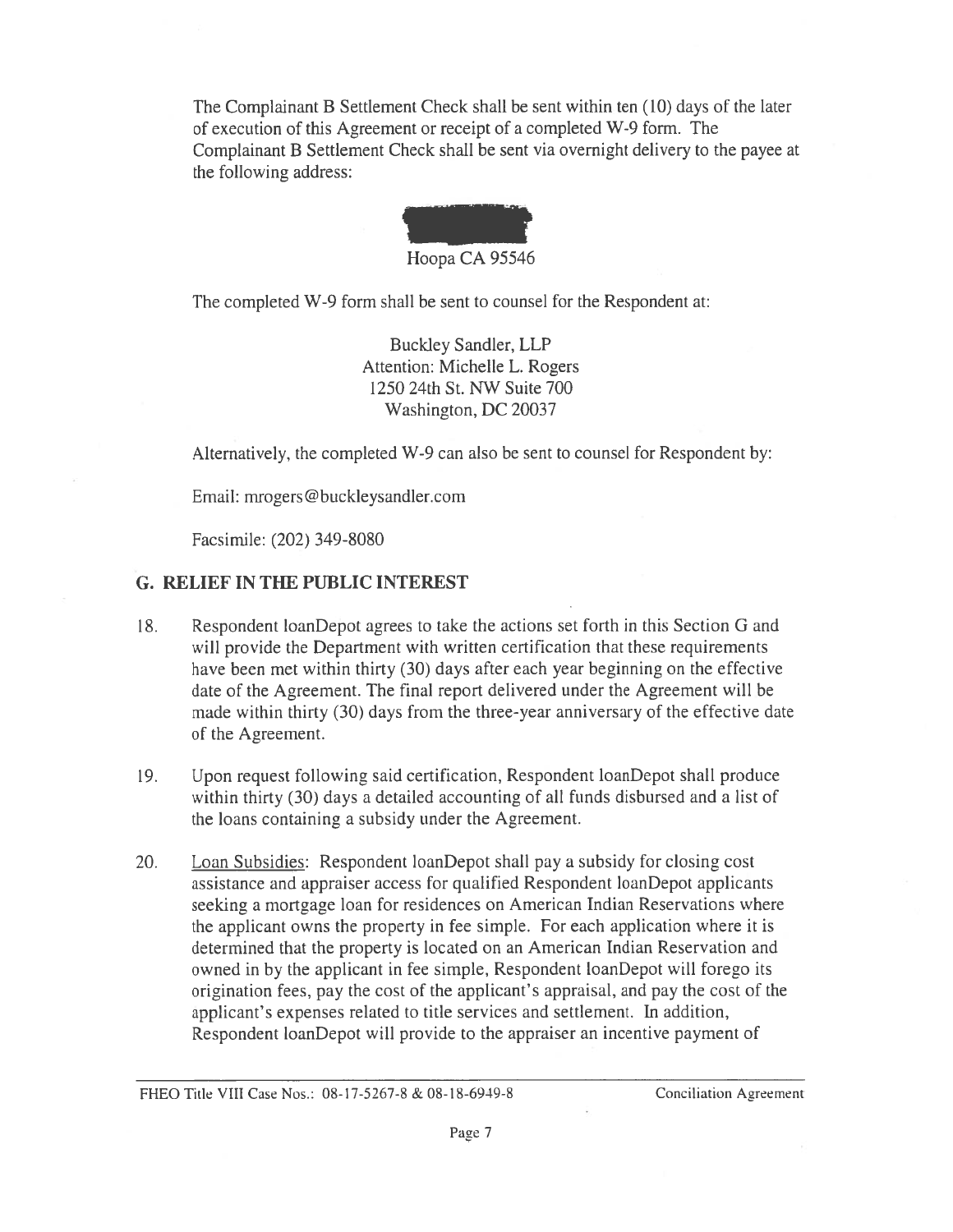seven hundred and fifty dollars (\$750), in addition to normal local market-rate seven hundred and fifty dollars (\$750), in addition to normal local market-rate compensation typically paid by a borrower. Under no circumstances will any compensation typically paid by a borrower. Under no circumstances will any benefit under a provision of this section result in a higher interest rate, fee, or any benefit under a provision of this section result in a higher interest rate, fee, or any other cost that will negate the benefit of the subsidy. Respondent loanDepot will not, however, be required to pay discount points elected to be paid by the not, however, be required to pay discount points elected to be paid by the borrower to buy down the interest rate (i.e., a buyer-paid discount point). The borrower to buy down the interest rate (i.e., a buyer-paid discount point). The total amount paid out pursuant to this paragraph, inclusive of fees waived or total amount paid out pursuant to this paragraph, inclusive of fees waived or appraisal incentives paid, shall not exceed forty thousand dollars (\$40,000) over appraisal incentives paid, shall not exceed forty thousand dollars (\$40,000) over the thirty (30)-month period beginning on the effective date of the Agreement. the thirty (30)-month period beginning on the effective date of the Agreement. Any funds remaining at the thirty (30)-month mark will be expended by the end Any funds remaining at the thirty (30)-month mark will be expended by the end of the term of the Agreement by Respondent loanDepot on affirmative marketing to prospective borrowers on American Indian Reservations. to prospective borrowers on American Indian Reservations.

21. Community Group Assistance: Respondent loanDepot shall provide financial 21. Community Group Assistance: Respondent loanDepot shall provide financial support for programs aimed at improving housing conditions, financial literacy support for programs aimed at improving hocising conditions, financial literacy and education for American Indians in and around American Indian Reservations. and education for American Indians in and around American Indian Reservations. Respondent loanDepot shall spend a minimum of eighty thousand dollars Respondent loanDepot shall spend a minimum of eighty thousand dollars (\$80,000) each year, two hundred and forty thousand dollars (\$240,000) over the (\$80,000) each year, two hundred and forty thousand dollars (\$240,000) over the term of the Agreement) on such outreach programs. This will include amounts term of the Agreement) on such outreach programs. This will include amounts paid to partner with or support one or more community-based organizations or paid to partner with or support one or more community-based organizations or governmental organizations that provide (a) home repair or other grants designed governmental organizations that provide (a) home repair or other grants designed to assist American Indian homeowners on their properties on American Indian to assist American Indian homeowners on their properties on American Indian Reservations, or (b) credit, financial, homeownership, or foreclosure-prevention Reservations, or (b) credit, financial, homeownership, or foreclosure-prevention and education services, in either case to American Indian residents of American and education services, in either case to American Indian residents of American Indian Reservations. Indian Reservations.

22. Fair Lending Training: Within six (6) months of the effective date of this Agreement, Respondent loanDepot shall provide training to all employees Agreement, Respondent loanDepot shall provide training to all employees ("Production Employees") who accept applications for mortgage loans, ("Production Employees") who accept applications for mortgage loans, underwrite mortgage loans, and/or process mortgage loans. This will include underwrite mortgage loans, and/or process mortgage loans. This will include individuals employed by Respondent loanDepot involved in the creation, individuals employed by Respondent loanDepot involved in the creation, application, or implementation of underwriting guidelines for mortgage loans. application, or implementation of underwriting guidelines for mortgage loans. This training shall encompass the fair lending obligations of residential mortgage This training shall encompass the fair lending obligations of residential mortgage lending personnel under the Act and their responsibilities under this Agreement. lending personnel under the Act and their responsibilities under this Agreement. Respondent loanDepot shall bear all costs associated with the training. Respondent loanDepot shall bear all costs associated with the training.

In addition, within thirty (30) days of the effective date of this Agreement, In addition, within thirty (30) days of the effective date of this Agreement, Respondent loanDepot shall provide its Production Employees a copy of this Respondent loanDepot shall provide its Production Employees a copy of this Agreement and allow an opportunity for its Production Employees to have Agreement and allow an opportunity for its Production Employees to have questions concerning the Agreement answered. This communication to such employees shall include an explicit statement that the company policy is to take employees shall include an explicit statement that the company policy is to take all actions reasonable and necessary, consistent with safe and sound lending all actions reasonable and necessary, consistent with safe and sound lending practices and investor guidelines, to ensure it offers and provides all persons with practices and investor guidelines, to ensure it offers and provides all persons with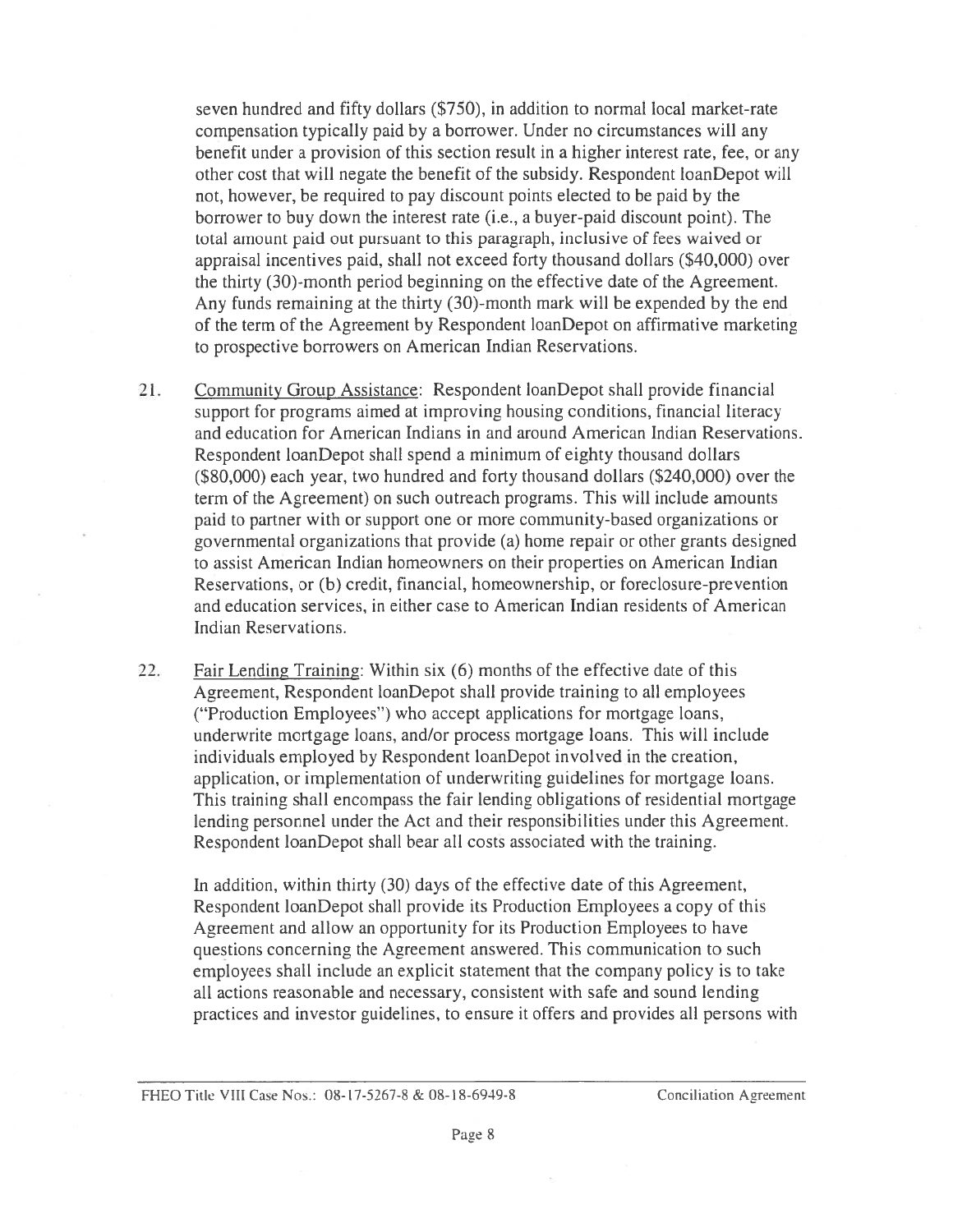an equal opportunity to apply for and obtain mortgage loans regardless of the area an equal opportunity to apply for and obtain mortgage loans regardless of the area in which the property securing the loan is located. in which the property securing the loan is located.

23. Policies and Procedures, Respondent loanDepot: Respondent loanDepot shall review and revise existing policies or, as necessary, adopt a new policy(ies) regarding and revise existing policies or, as necessary, adopt a new policy(ies) regarding underwriting home mortgage loans on fee simple land located within the boundaries underwriting home mortgage loans on fee simple land located within the boundaries of an American Indian Reservation to ensure its policies are consistent with the of an American Indian Reservation to ensure its policies are consistent with the requirements of the Fair Housing Act. Respondent loanDepot shall revise any and all other written policy statements or criteria regarding Respondent loanDepot policy all other written policy statements or criteria regarding Respondent loanDepot policy concerning loans secured by fee-simple land located within the boundaries of an concerning loans secured by fee-simple land located within the boundaries of an American Indian Reservation. Respondent loanDepot shall inform the FHEO American Indian Reservation. Respondent loanDepot shall inform the FHEO Region VIII Director of the revised and, where applicable, newly adopted policy(ies) Region VIII Director of the revised and, where applicable, newly adopted policy(ies) within ninety (90) days of the effective date of this Agreement. Respondent within ninety (90) days of the effective date of this Agreement. Respondent loanDepot agrees to make any changes to its policies that the FHEO Region VIII loanDepot agrees to make any changes to its policies that the FHEO Region VIII Director identifies as needed to comply with this Agreement or the Act. Director identifies as needed to comply with this Agreement or the Act.

Within thirty (30) days of implementing revised or newly adopted policy(ies), Within thirty (30) days of implementing revised or newly adopted policy(ies), Respondent loanDepot agrees to communicate these requirements to all loanDepot, LLC managers and employees involved in the processing of home mortgage loan LLC managers and employees involved in the processing of home mortgage loan applications. applications.

24. Policies and Procedures, Respondent AMSA: Respondent AMSA shall review, revise and adopt a new policy(ies) regarding appraisals relative to applications for revise and adopt a new policy(ies) regarding appraisals relative to applications for home mortgage loans on land located within the boundaries of an American Indian home mortgage loans on land located within the boundaries of an American Indian Reservation to ensure AMSA's policies are consistent with the requirements of the Reservation to ensure AMSA's policies are consistent with the requirements of the Fair Housing Act. Respondent AMSA shall revise any and all other written policy Fair Housing Act. Respondent AMSA shall revise any and all other written policy statements or criteria regarding Respondent AMSA's policy concerning appraisals statements or criteria regarding Respondent AMSA's policy concerning appraisals of land located within the boundaries of an American Indian Reservation. of land located within the boundaries of an American Indian Reservation. Respondent AMSA's new policies will contain a requirement to obtain the written Respondent AMSA's new policies will contain a requirement to obtain the written certification of its appraisers that each will comply with the Act and written certification of its appraisers that each will comply with the Act and written assurances from each that each will conduct appraisals on American Indian assurances from each that each will conduct appraisals on American Indian Reservations. Respondent AMSA's new policy will prohibit contracting with any appraiser who refuses to conduct appraisals on American Indian Reservations. Respondent AMSA shall seek and must obtain written approval from the FHEO Respondent AMSA shall seek and must obtain written approval from the FHEO Region VIII Director of the revised and, where applicable, newly adopted policy(ies) Region VIII Director of the revised and, where applicable, newly adopted policy(ies) within ninety (90) days of the effective date of this Agreement. Respondent AMSA within ninety (90) days of the effective date of this Agreement. Respondent AMSA agrees to make any changes to its policies that the FHEO Region VIII Director agrees to make any changes to its policies that the FHEO Region VIII Director identifies as needed to comply with this Agreement or the Act. identifies as needed to comply with this Agreement or the Act.

Within thirty (30) days of receiving the FHEO Region VIII Director's written Within thirty (30) days of receiving the FHEO Region VIII Director's written approval of the revised or newly adopted policy(ies), Respondent AMSA agrees to approval of the revised or newly adopted policy(ies), Respondent AMSA agrees to communicate these requirements to all AMSA managers, employees and contractors communicate these requirements to all AMSA managers, employees and contractors involved in appraisals related to home mortgage loan applications. involved in appraisals related to home mortgage loan applications.

#### FHEO Title VIII Case Nos.: 08-17-5267-8 & 08-18-6949-8 Conciliation Agreement PHEO Title VIII Case Nos.: 08-17-5267-8 & 08-18-6949-8 Conciliation Acreement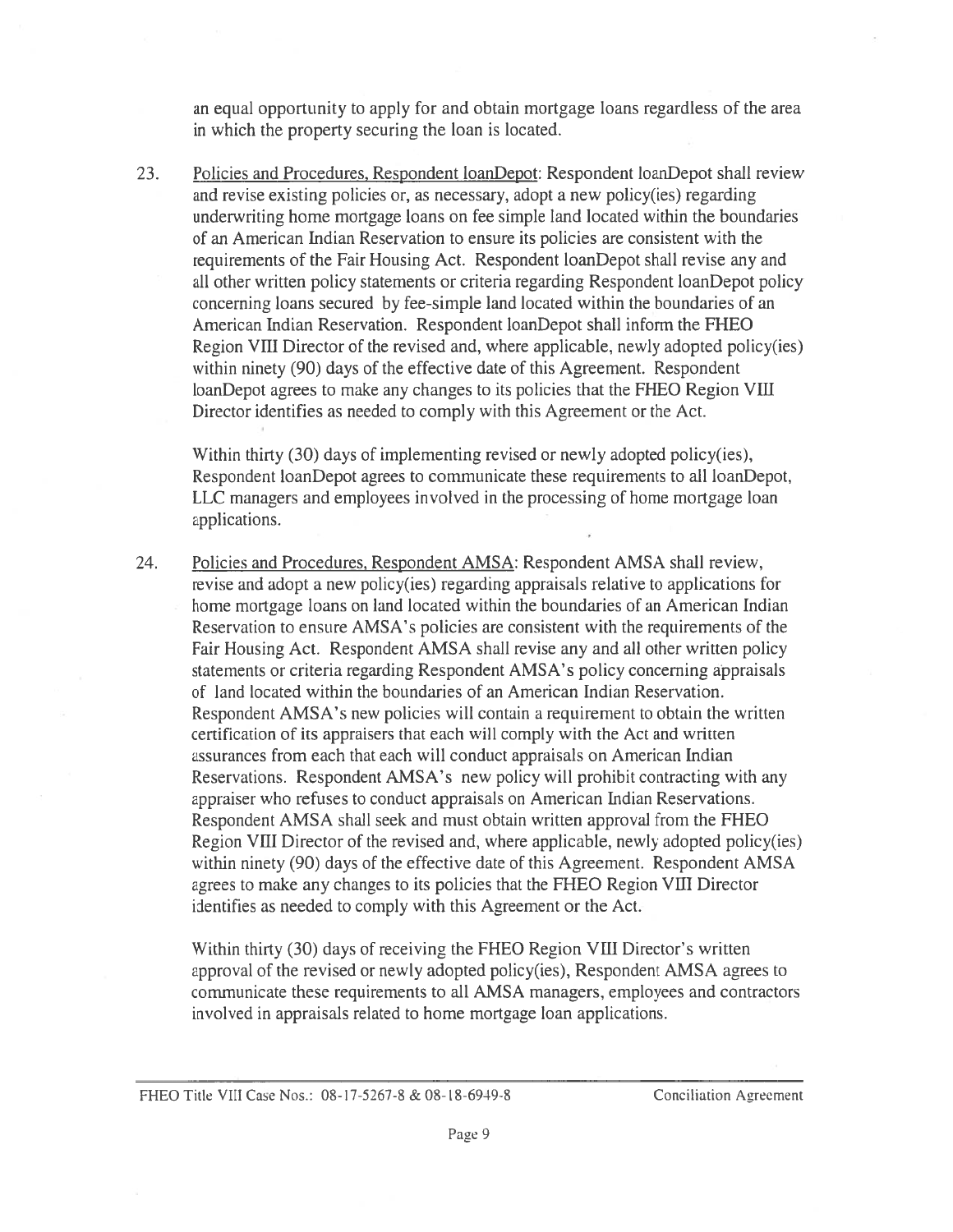## H. MONITORING H. MONITORING

25. The Department shall determine compliance with the terms of this Agreement. 25. The Department shall determine compliance with the terms of this Agreement. During the term of this Agreement, the Department may review compliance with During the term of this Agreement, the Department may review compliance with this Agreement by examining witnesses and copying pertinent records. Monitoring this Agreement by examining witnesses and copying pertinent records. Monitoring this Agreement may also include, but is not limited to, conducting fair housing tests this Agreement may also include, but is not limited to, conducting fair housing tests by the Department or other entity. Respondents agree to provide full cooperation in by the Department or other entity. Respondents agree to provide full cooperation in any monitoring review undertaken by the Department to ensure compliance with the any monitoring review undertaken by the Department to ensure compliance with the Agreement. Agreement.

## I. REPORTING AND RECORDKEEPING I. REPORTING AND RECORDKEEPING

- 26. Within thirty (30) days of payment as provided in Section F of this Agreement, 26. Within thirty (30) days of payment as provided in Section F of this Agreement, Respondents shall transmit one (1) a photocopy of the checks identified in paragraph Respondents shall transmit one (1) a photocopy of the checks identified in paragraph seventeen (17) along with a copy of a receipt acknowledging receipt of the check seventeen (17) along with a copy of a receipt acknowledging receipt of the check signed by Complainants. signed by Complainants.
- 27. All Reports and correspondence pursuant to this Agreement shall include FHEO 27. All Reports and correspondence pursuant to this Agreement shall include FHEO Title VIII Case Numbers 08-17-5267-8 and 08-18-6949-8. All required Title VIII Case Numbers 08-17-5267-8 and 08-18-6949-8. All required certifications and documentation of compliance must be submitted to: certifications and documentation of compliance must be submitted to:

Amy M. Frisk, Region VIII Director Amy M. Frisk, Region VIII Director Office of Fair Housing and Equal Opportunity Office of Fair Housing and Equal Opportunity U.S. Department of Housing and Urban Development U.S. Department of Housing and Urban Development 1670 Broadway, Floor 23 1670 Broadway, Floor 23 Denver, CO 80202-4801 Denver, CO 80202-4801

# J. CONSEQUENCES OF BREACH J. CONSEQUENCES OF BREACH

28. Whenever the Department has reasonable cause to believe that Respondents have 28. Whenever the Department has reasonable cause to believe that Respondents have breached this Agreement, the matter may be referred to the Attorney General of the breached this Agreement, the matter may be referred to the Attomey General of the United States, to commence a civil action in the appropriate U. S. District Court, United States, to commence a civil action in the appropriate U. S. District Court, pursuant to  $\S$ § 810(c) and 814(b)(2) of the Act.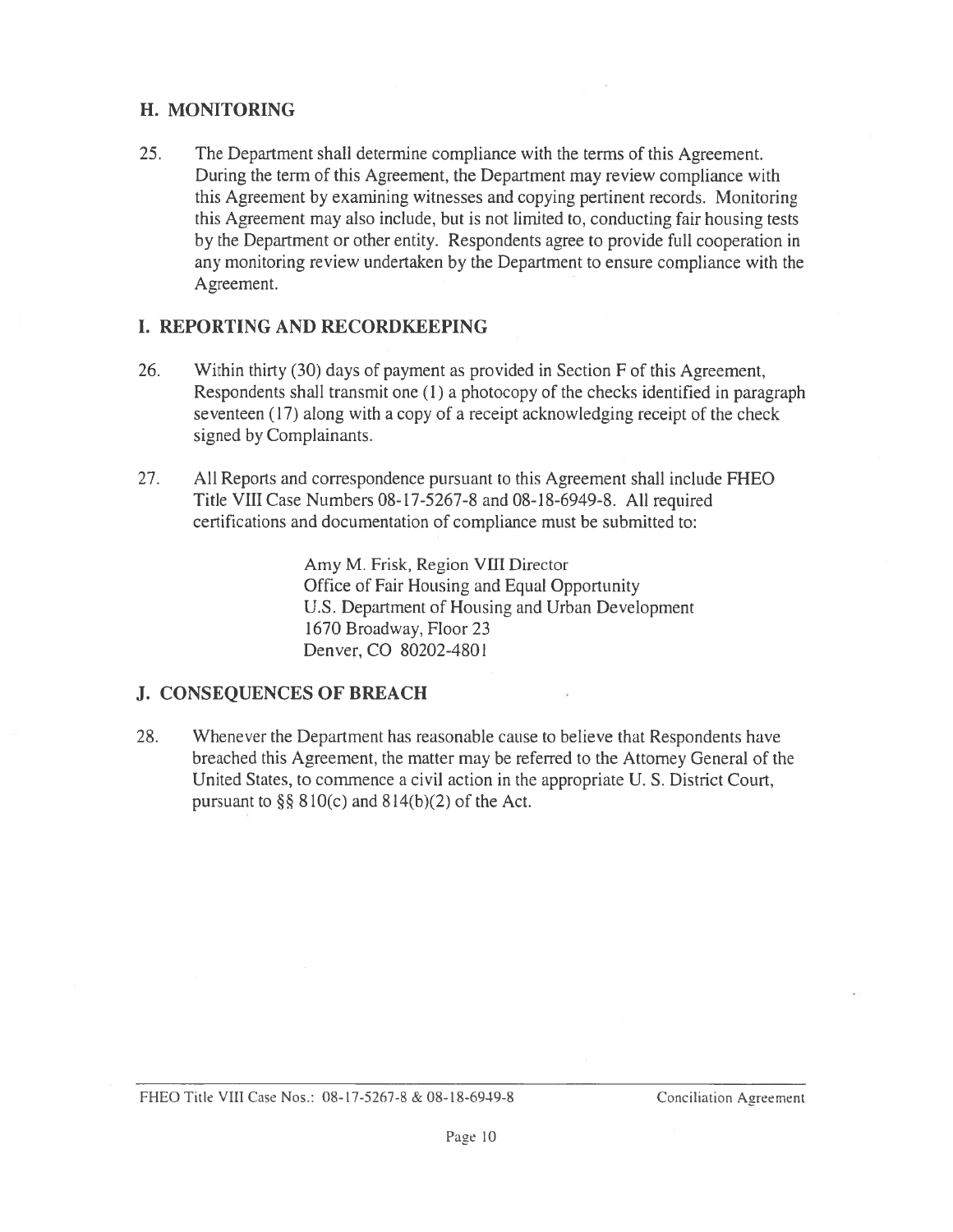#### K. SIGNATURES [COMPLAINANTS] K. SIGNATURES [COMPLAINANTSJ

| Complainant | 8/20/18<br>Date |
|-------------|-----------------|
| Complainant | 8/20/18         |
| Complainant | Date            |
| Payee       | Date            |

FIAEO Title VIII Case Nos.: 08-17-5267-8 & 08-18-6949-8 Conciliation Agreement ft{EO Title VIII Caje Nos.: 08-17-5267-S & OS-I 8-6949-S Conciliation Agreement

Page 11 Pace 11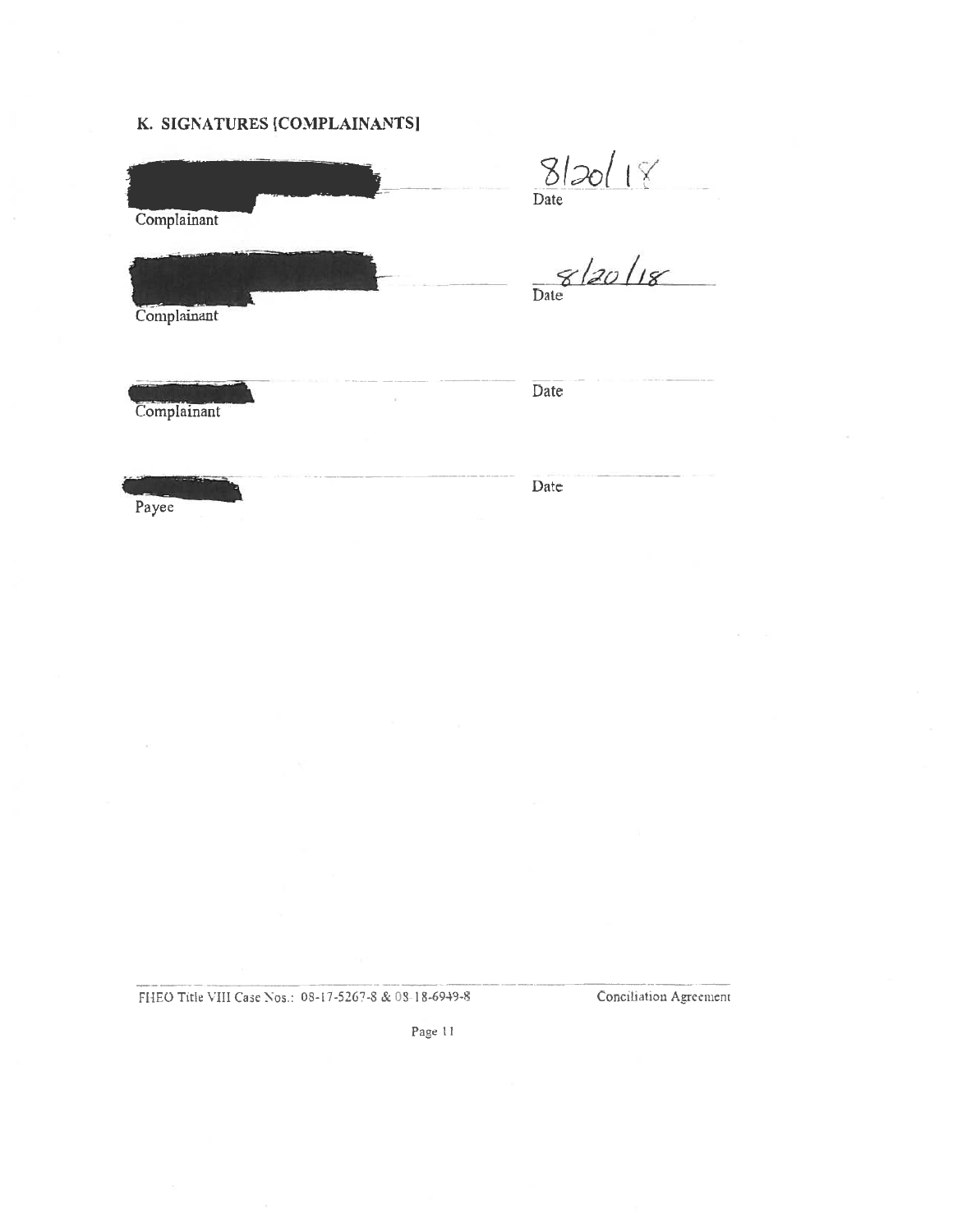#### K. SIGNATURES [COMPLAINANTS] K. SIGNATURES [COMPLAINANTS]

| <b>Complainant</b> | Date                  |
|--------------------|-----------------------|
| Complainant        | Date                  |
| Complainant        | $\frac{8}{20}$ /18    |
| Payee              | $8 - 20 - 18$<br>Date |

FHEO Title VIII Case Nos.: 08-17-5267-8 & 08-18-6949-8 Conciliation Agreement

Page 11 Page II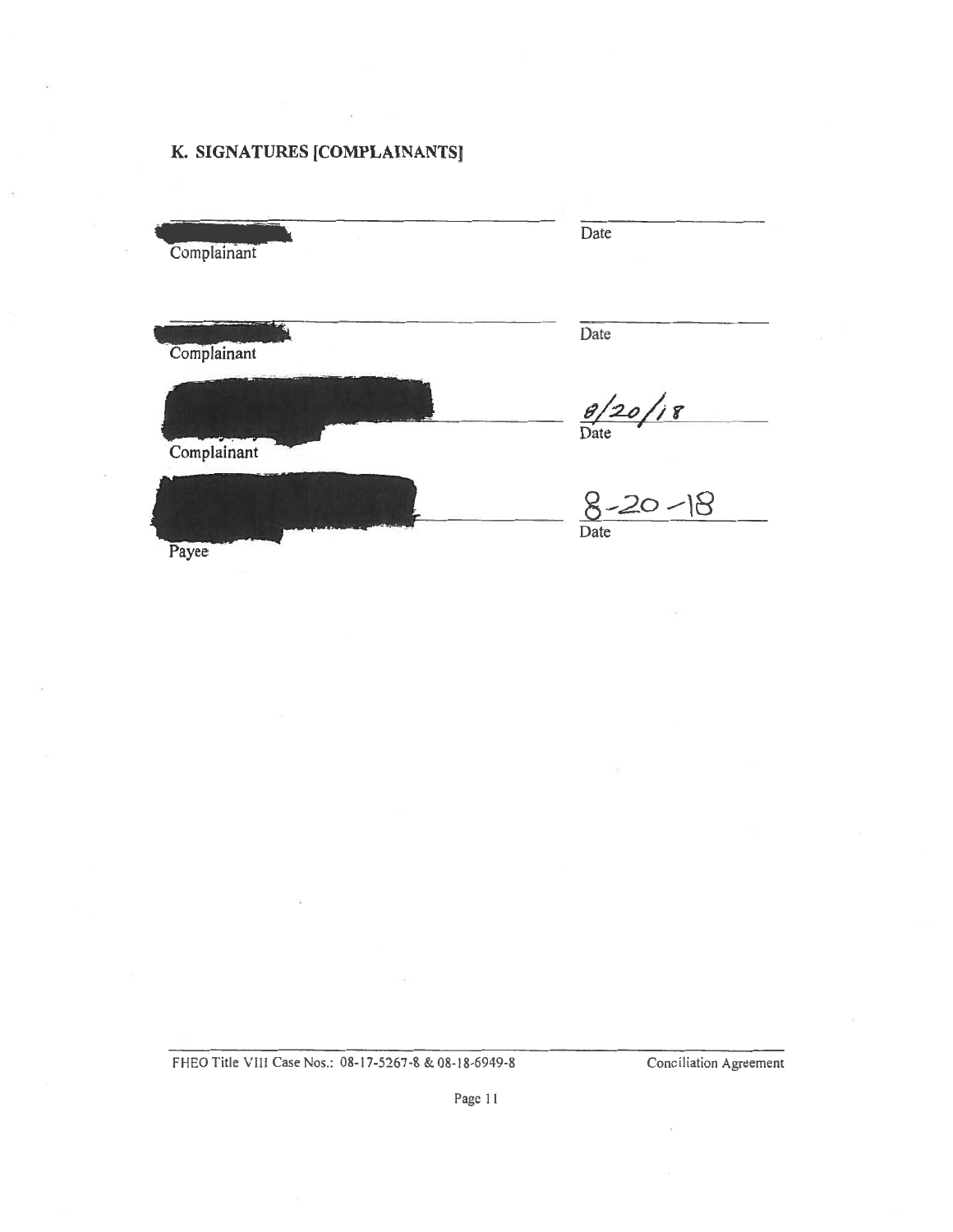## K. SIGNATURES [RESPONDENTS I] K. SIGNATURES [RESPONDENTS I]

 $9 - 4 - 18$ 

Peter Macdonald, EVP, General Counsel Peter Macdonald, EVP. General Counsel Signing on behalf of loanDepot.com. LLC Signing on behalf of loanDepot.com. LLC Respondent Respondent

Date Date

 $\mathcal{P}$ 9

David Gutierrez, Licensed Officer, loanDepot.com, LLC Date Respondent Respondent

Yousuf Shah, Lending Officer, loanDepot.com, LLC Date Respondent Respondent

Date

 $9 - 4 - 18$ .

Date

FHEO Title VIII Case Nos.: 08-17-5267-8 & 08-18-6949-8 Conciliation Agreement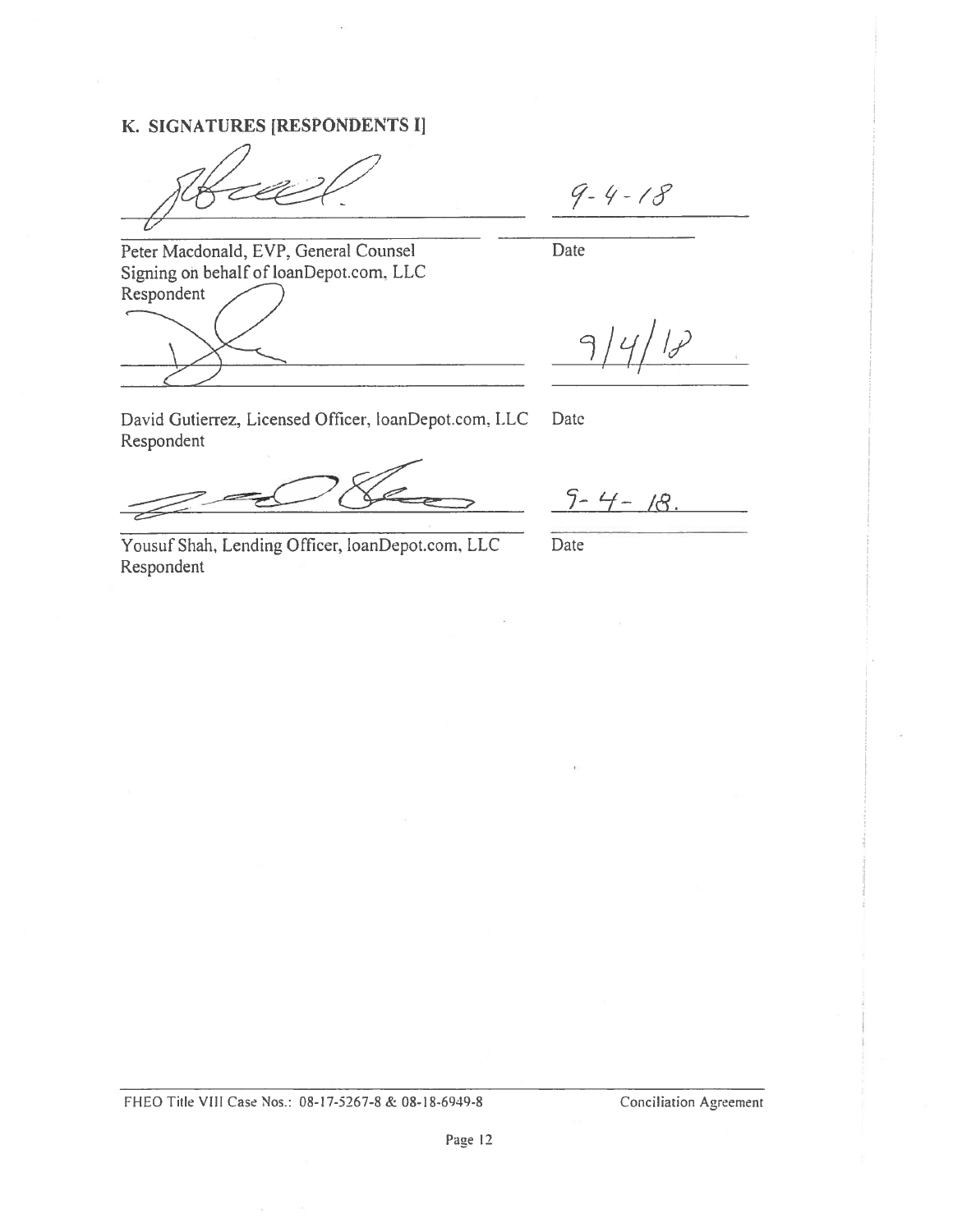#### K. SIGNATURES [RESPONDENTS II]

Christy Deutschle Date

 $S/J/18$ 

Signing on behalf of Appraisal Management Services of America, Inc. Respondent Respondent

FHEO Title VIII Case Nos.: 08-17-5267-8 & 08-18-6949-8 Conciliation Agreement

Page 13